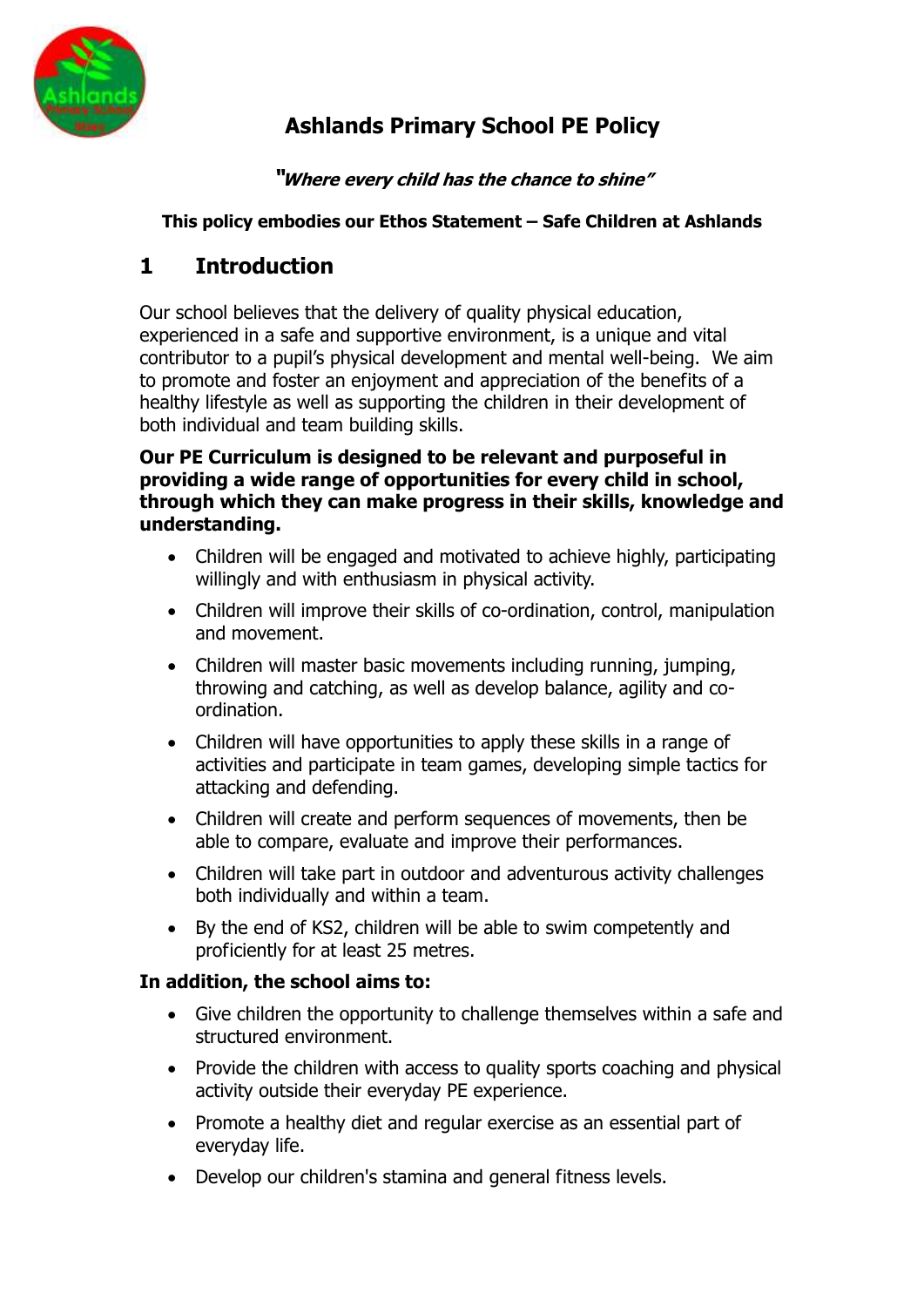- Teach team building and competitive skills.
- Encourage children to be confident in physical activities.
- Allow children to understand the positive benefits of physical activity and its impact on confidence, self-esteem, behaviour and attitudes to learning.
- Develop a lifelong enjoyment of exercise and an understanding of its positive benefits both to physical and mental well-being.

## **2. PE Lessons**

PE is delivered through weekly PE lessons taught by the class teacher and by specialist Sports Coaches who work with each class to deliver high quality PE. Children participate in a range of activities across the year, receiving a broad, balanced and progressive curriculum which teaches balance, control, coordination and stamina, building on skills year upon year. Different skills and sports are taught each term and to each year group, and lessons are planned using the SPRIAL PE platform. All PE lessons are designed to deliver vigorous activity, to improve fitness and develop children's fundamental movement skills. In addition to the delivered curriculum, children are encouraged to be aware of their general fitness through active playtimes and active lessons which are not timetabled but happen incidentally.

## **3. Safety and Clothing**

## **3.1 Children**

Children are expected to change into appropriate PE clothing. The children are taught both indoors and outdoors throughout the changing seasons. Cold weather does not limit our curriculum; indeed we encourage the children to get outside as often as they can.

#### **Nursery.**

Nursery children do not require a PE kit as they do not get changed for their PE lessons.

#### **Reception.**

Reception children require an indoor PE kit only. It should be kept in school throughout the week and will be sent home at the end of each half term for washing.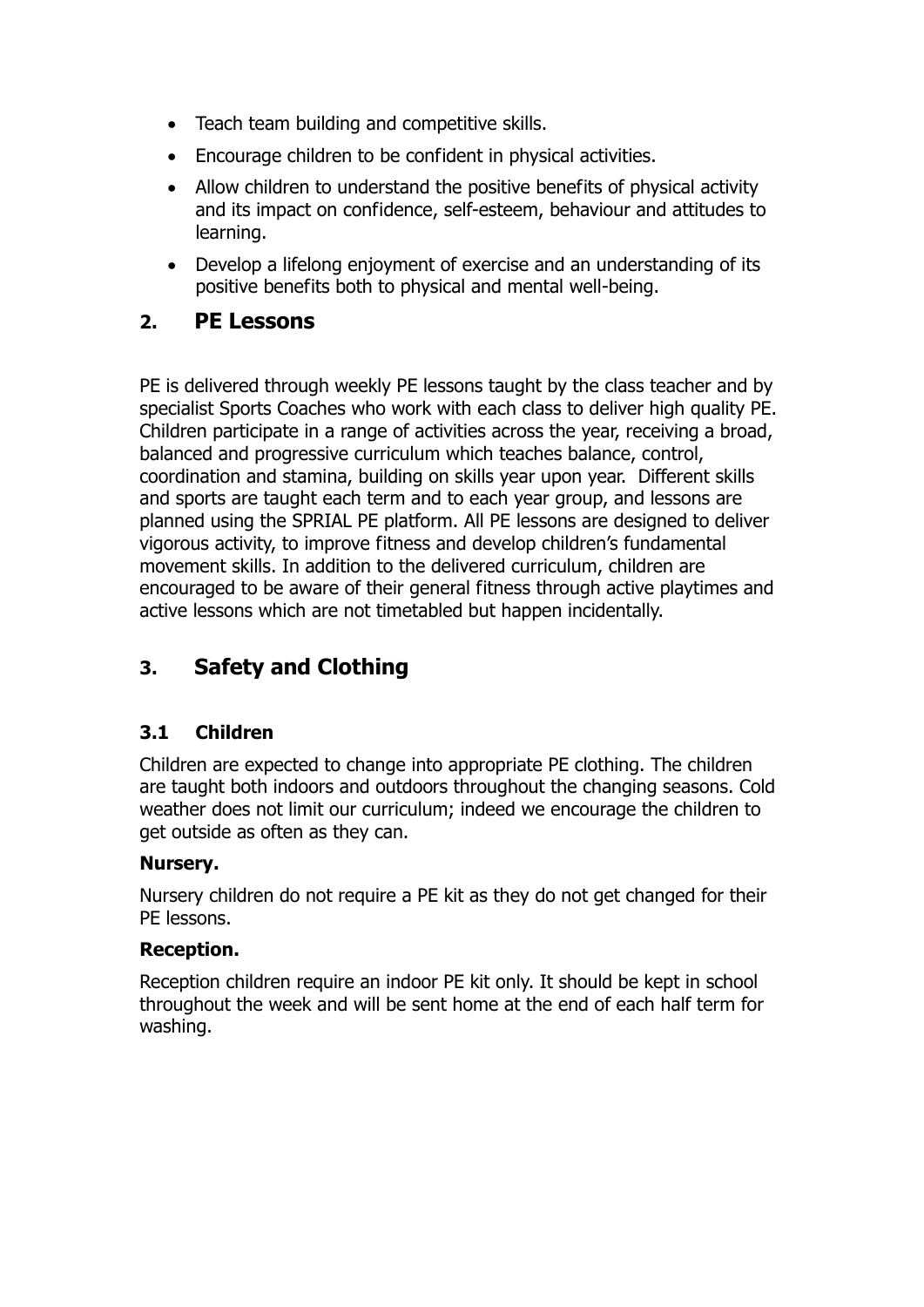## **KS1 and KS2.**

#### **Indoor Kit:**

- Plain, dark PE shorts
- White PE t-shirt
- Black indoor pumps (optional).

Children should keep their indoor PE kit in school. It is sent home at the end of each half term for washing.

## **Outdoor Kit:**

- Plain dark tracksuit/jogging bottoms/ Ashlands outdoor PE kit
- White PE t-shirt
- Trainers

Children in KS1 (Years 1 and 2) should bring their kit in on their outdoor PE day or keep it in school. Children in KS2 (Years 3,4,5 and 6) should come to school in their outdoor PE kit on their outdoor PE day. They will stay in their kit all day and therefore do not require their school uniform on this day. Teachers advise parents of PE days at the beginning of the school year as well as in the Curriculum Newsletters which are sent out ½ termly.

Hair is recommended to be tied up and hair clips/accessories removed if necessary. No jewellery is allowed and earrings will be removed with the exemption of a single pair of ear studs.

## **3.2 Teachers**

All teachers will wear appropriate clothing for PE in order to set the right example for the children.

## **4. Extra-Curricular activities**

We aim to provide the children with the opportunity to experience sports that may be beyond their usual experience. We have an extensive and varied programme of extra-curricular sports running throughout the school year, and clubs which take place both before and after school hours. The timetable for these activities is constantly monitored and reviewed in order to provide all the children with a broad range of opportunities.

## **5. Competitions**

Children in KS2 will be invited to participate in an inter-school mini-league.